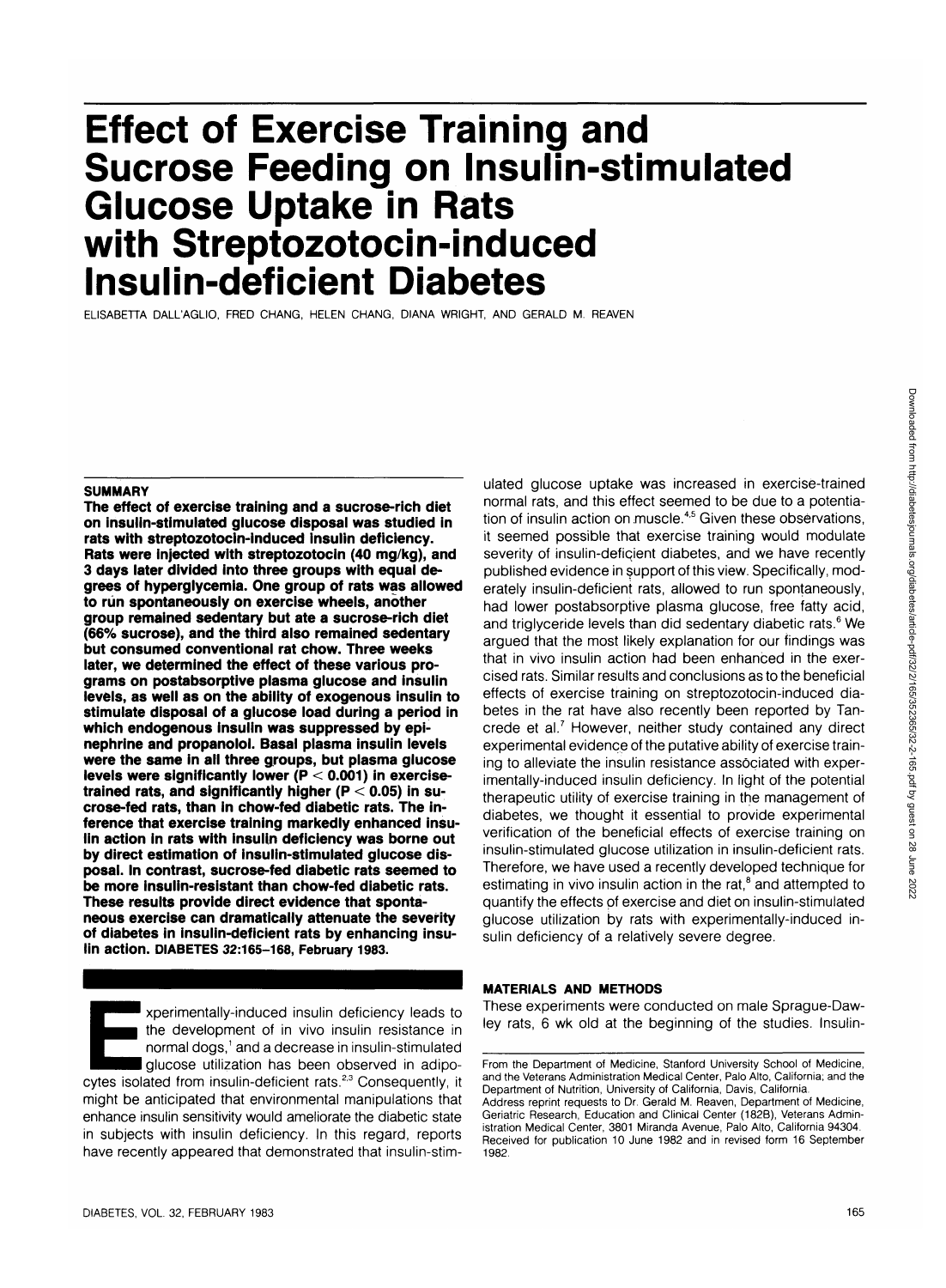deficient diabetes was induced by i.v. injection of streptozotocin, 40 mg/kg, diluted in 0.01 M citrate buffer (pH 4.5). Blood was obtained from the tail vein 3 days later and analyzed for glucose. Rats with glucose values  $\leq$  250 and  $\geq$  400 mg/dl were excluded from further study. The remaining animals were randomly divided into three groups with comparable mean plasma glucose values, e.g., 342 mg/dl versus 336 mg/dl versus 341 mg/dl. One group was maintained in standard laboratory cages, and fed conventional chow which contained (as percent calories) 60% vegetable starch, 29% protein, and 11 % fat. The second group was also housed in standard cages, but fed a diet containing 66% sucrose, 22% protein, and 12% fat (Teklad Labs). The third group ate conventional chow, but were housed individually in exercise wheel cages (Wahman Co., Timonium, Maryland, USA), and allowed to run at their own pace. The cages, as supplied by the manufacturer, consist of a rotating wheel cage with the number of revolutions/day recorded by a cyclometer attached to the wheel axis plus an adjoining feed cage. To maximize exposure to the wheel, we replaced the feed cage attachment with a small feeding trough large enough to hold 4-5-days food supply. Thus, the exercising animals remained entirely in the wheel portion of the cage to run at will and feed on laboratory chow ad lib from the attached feeding trough. Preliminary studies indicated that approximately two out of three of the rats placed in the modified exercise wheel cages showed a progressive increase in running activity and average between 2.0-3.0 miles/day after 10 days exposure. Animals unable to attain a level of 2.0 miles/day were excluded from the study.

All experiments were performed 21 days later, starting at 1400 h, 6 h after withdrawal of food and removal from the exercise wheels. Blood samples were collected from the tail vein for determination of postabsorptive glucose<sup>9</sup> and insulin<sup>10</sup> concentrations, and the rats then anesthetized with sodium thiamyal. Following this, a constant infusion of epinephrine  $(0.8 \mu g/kg/min)$ , propanolol  $(0.0017 mg/kg/min)$ , glucose  $(8$ mg/kg/minj, and porcine insulin (5 mU/kg/min) were given for 180 min through a cannula inserted into the right jugular vein for 150 min.

Endogenous insulin is suppressed under these conditions,<sup>11</sup> and steady-state plasma glucose (SSPG) and insulin (SSPI) levels are reached by 90 min. Tail blood samples were collected before the infusion was started, and at 10-min intervals during the last 60 min of the infusion. The mean value of these seven measurements was used to estimate the SSPG and SSPI values of each experiment, and studies in which the coefficient of variation exceeded 10% were excluded. Insulin radioimmunoassays used rat insulin as standard when determining insulin concentration in the basal state, and porcine insulin for measurement of insulin levels during the infusion.

Mean ( $\pm$ SEM) SSPI values were 100  $\pm$  8 µU/ml, 104  $\pm$  6  $\mu$ U/ml, and 98  $\pm$  7  $\mu$ U/ml for diabetic sedentary rats, diabetic exercise-trained rats, and diabetic sucrose-fed rats, respectively. Thus, similar levels were achieved in all groups, and any differences in glucose disposal rates reflect differences in the ability of insulin to stimulate glucose utilization.

Insulin-stimulated glucose disposal was compared in two ways. In the first place, we have determined the SSPG levels achieved during the infusion. Secondly, we have calculated the difference between the plasma glucose concentration before the infusion and the SSPG concentration.

# **RESULTS**

The initial and final weights of the three groups of rats are seen in Table 1. Exercise-trained diabetic rats ran (mean  $\pm$  SEM) 2.88  $\pm$  0.4 miles/day, and gained slightly less weight (47 g) than did sedentary diabetic rats (63 g). Sucrose-fed diabetic rats gained the least (25 g), and their final weight was significantly lower than that of sedentary diabetic rats.

Postabsorptive plasma glucose and insulin concentrations for the three experimental groups are seen in Figure 1, which also displays values for healthy rats of comparable age and weight studied in our laboratory. The data in the left panel indicate that the magnitude of hyperglycemia was significantly lower ( $P < 0.001$ ) in the exercise-trained diabetic rats than in the other two groups of diabetic rats. On the other hand, the degree of hyperglycemia was accentuated in the sucrose-fed rats  $(P < 0.05)$ .

Plasma insulin levels are depicted in the right panel, and document the fact that the streptozotocin led to a fall in insulin concentration to about 1/3 the normal value. Although mean plasma insulin levels were lower in sucrose-fed diabetic rats, the change as compared to chow-fed diabetic rats was of marginal significance  $(0.05 < P < 0.1)$ .

Estimates of insulin-stimulated glucose disposal are seen in Figure 2, which also includes results for normal rats of comparable size. SSPG levels are seen in the left panel, and it is obvious that exercise-trained diabetic rats had much lower ( $P < 0.001$ ) values than either chow-fed or sucrose-fed sedentary diabetic rats. Indeed, SSPG levels of exercise-trained diabetic and normal rats were quite comparable. The highest SSPG levels were seen in sucrose-fed rats, but the differences between sucrose-fed and chow-fed sedentary diabetic rats was of questionable significance  $(0.05 < P < 0.1)$ .

The SSPG levels were lower than the basal postabsorptive glucose levels in all groups, and the degree of this decrease is seen in the right panel of Figure 2. The fall in glucose level resulting from the infusion was approximately twice as great in the exercise-trained diabetic rats  $(P < 0.01)$  than in the other two diabetic groups.

### **DISCUSSION**

The results presented confirm our previous demonstration<sup>6</sup> that hyperglycemia is ameliorated in exercise-trained diabetic rats with moderate degrees of experimentally-induced

#### TABLE 1

Mean ( $\pm$  SEM) weights of the three groups of rats at the time of injection (day 0) and at the conclusion (day 21)

| No. of rats                           | Day 21 (g)<br>Day $0(q)$    |
|---------------------------------------|-----------------------------|
| 11                                    | $330 \pm 10$<br>$267 \pm 8$ |
| Exercise-trained<br>$259 \pm 4$<br>10 | $306 \pm 10$                |
| 10                                    | $284 \pm 12$<br>$259 \pm 6$ |
|                                       |                             |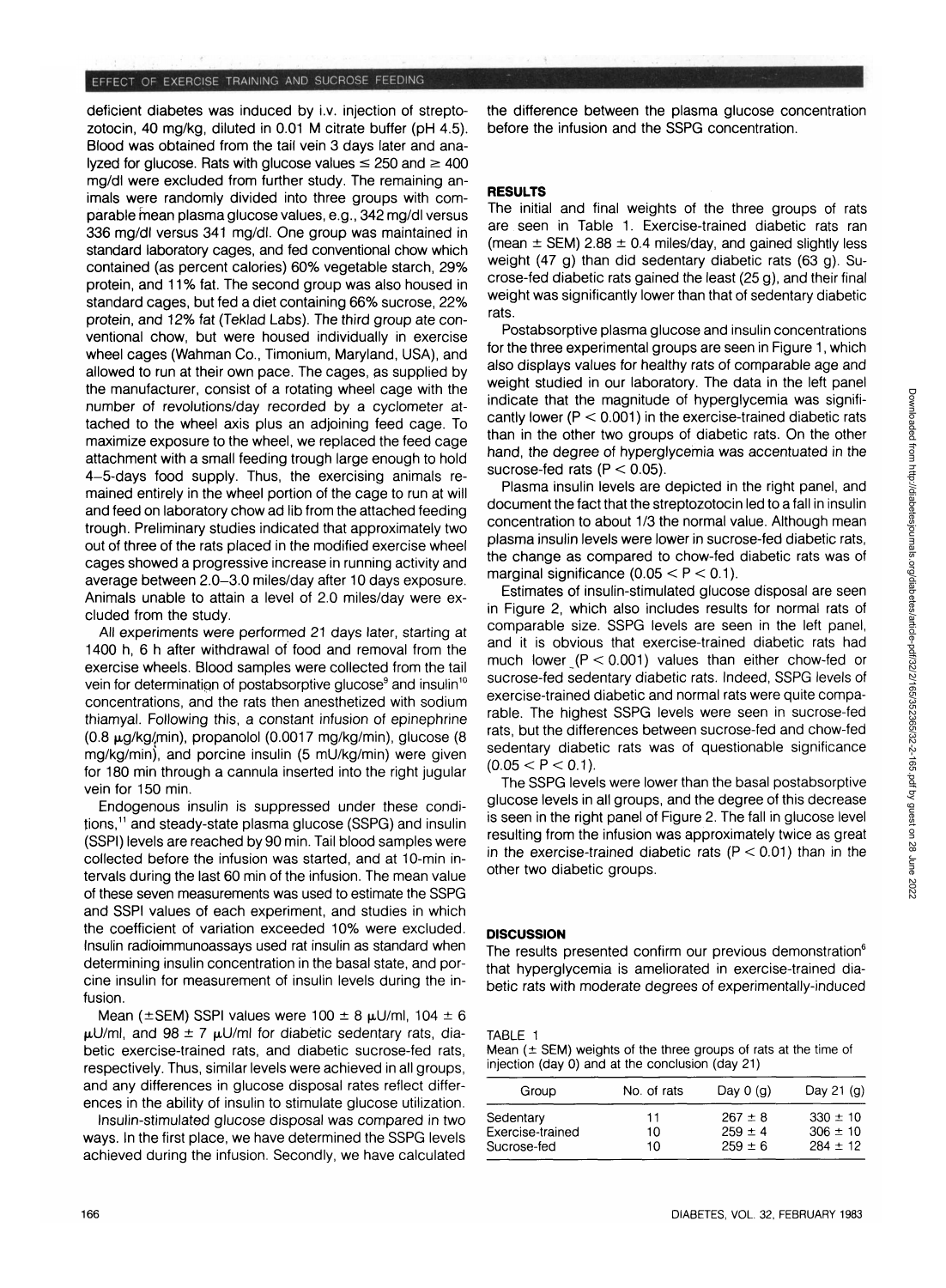#### **ELISABETTA DALLAGLIO AND ASSOCIATE**



**FIGURE 1. Mean (±SEM) postabsorptive plasma glucose and insulin concentrations. The horizontal stippled bars represent mean ± SEM values for normal rats of similar age and weight. The experimental groups are designated as D-S (diabetic, sedentary), D-ET (diabetic, exercise-trained), and D-SF (diabetic, sucrose-fed). The digits in parentheses refer to the number of rats in each group.**

insulin deficiency. As before, circulating insulin levels were similar in all groups of diabetic rats, suggesting that exercise training exerts its beneficial effect by augmenting in vivo insulin action. Essentially identical results have recently been reported by Tancrede and associates.<sup>7</sup> The data illustrated in Figure 2 offer direct experimental support for the inference that insulin sensitivity is enhanced in exercise-trained diabetic rats, and dramatically document the magnitude to which



**FIGURE 2. Estimates of insulin-stimulated glucose disposal for the three experimental groups: D-S (diabetic, sedentary), D-ET (diabetic, exercise-trained), and D-SF (diabetic, sucrose-fed). The left panel illustrates the SSPG concentrations attained during the infusion, and the right panel the net fall in glucose concentration (basal glucose concentration—SSPG concentration). The horizontal stippled bar defines the values obtained in normal rats of similar age and weight. Data are expressed as mean ± SEM, and the digits In parentheses refer to the number of rats in each group.**

insulin-stimulated glucose utilization can be increased by exercise training in rats with insulin deficiency.

Although the ability of exercise training to enhance insulin action seems unequivocal, the effect of sucrose feeding is less clear. Feeding insulin-deficient rats high sucrose diets seemed to accentuate the severity of the diabetic state, i.e., these rats were more hyperglycemic and gained less weight. This was associated with a reduction in both circulating insulin levels and in in vivo insulin action. Both of these latter changes were of borderline statistical significance, and probably were equally responsible for aggravating the severity of the hyperglycemia. In either event, these data emphasize the fact that high carbohydrate diets do not necessarily lead to an improvement in the diabetic state.<sup>12</sup> Although we did not attempt to see if exercise training would have improved in vivo insulin action in sucrose-fed diabetic rats, results of a previous study would suggest that this would be the case. Thus, normal rats fed sucrose-rich diets became hyperinsulinemic in the absence of any significant change in plasma glucose levels.<sup>13,14</sup> However, when such rats are allowed to run spontaneously, as in the present experiment, the sucrose-induced hyperinsulinemia is markedly reduced<sup>.14</sup> In addition, triglyceride secretion rates and plasma triglyceride concentrations also fall.<sup>14</sup> These results are most consistent with the view that exercise training enhanced insulin action in sucrose-fed rats. As such, we think it most likely that exercise training would also ameliorate the severity of diabetes in sucrose-fed rats with moderate insulin deficiency.

In this study, we have attempted to estimate in vivo insulinstimulated glucose disposal by calculating our results in two different ways. The simplest approach was to determine SSPG concentration, under conditions in which circulating levels of insulin were identical, both qualitatively and quantitatively. When this was done, it became clear that SSPG levels were significantly lower in exercise-trained diabetic rats than in the other two groups of diabetic rats. Indeed, it was clear that SSPG levels of diabetic rats fell within the value observed in nondiabetic rats.

On the other hand, it can be argued that using the SSPG level to compare insulin action of rats with different basal glucose concentrations ignores the potential impact that variations in initial degree of hyperglycemia might have on the SSPG value achieved. Since previous studies<sup>15,16</sup> from our laboratory in normal and diabetic men have shown that differences in degree of insulin resistance as estimated by SSPG are independent of glucose level before the infusion, we did not think this was a likely possibility. However, for completeness sake, we have also compared the three groups of diabetic rats by calculating the difference between basal (pre-infusion) glucose level and SSPG (Figure 2, right panel). These data indicate that the insulin infusion lowered the plasma glucose level in all three groups of diabetic rats, but the magnitude of the effect was approximately twice as great in the exercise-trained rats. Thus, in vivo insulin action in diabetic rats was also shown to be increased by exercise training with this approach. On the other hand, we do not wish to leave the impression that we believe this way of calculating in vivo action to be a useful one. As stated earlier, our previous experience has demonstrated the contrary,<sup>15,16</sup> and the results of Figure 2 indicate that the use of this measurement